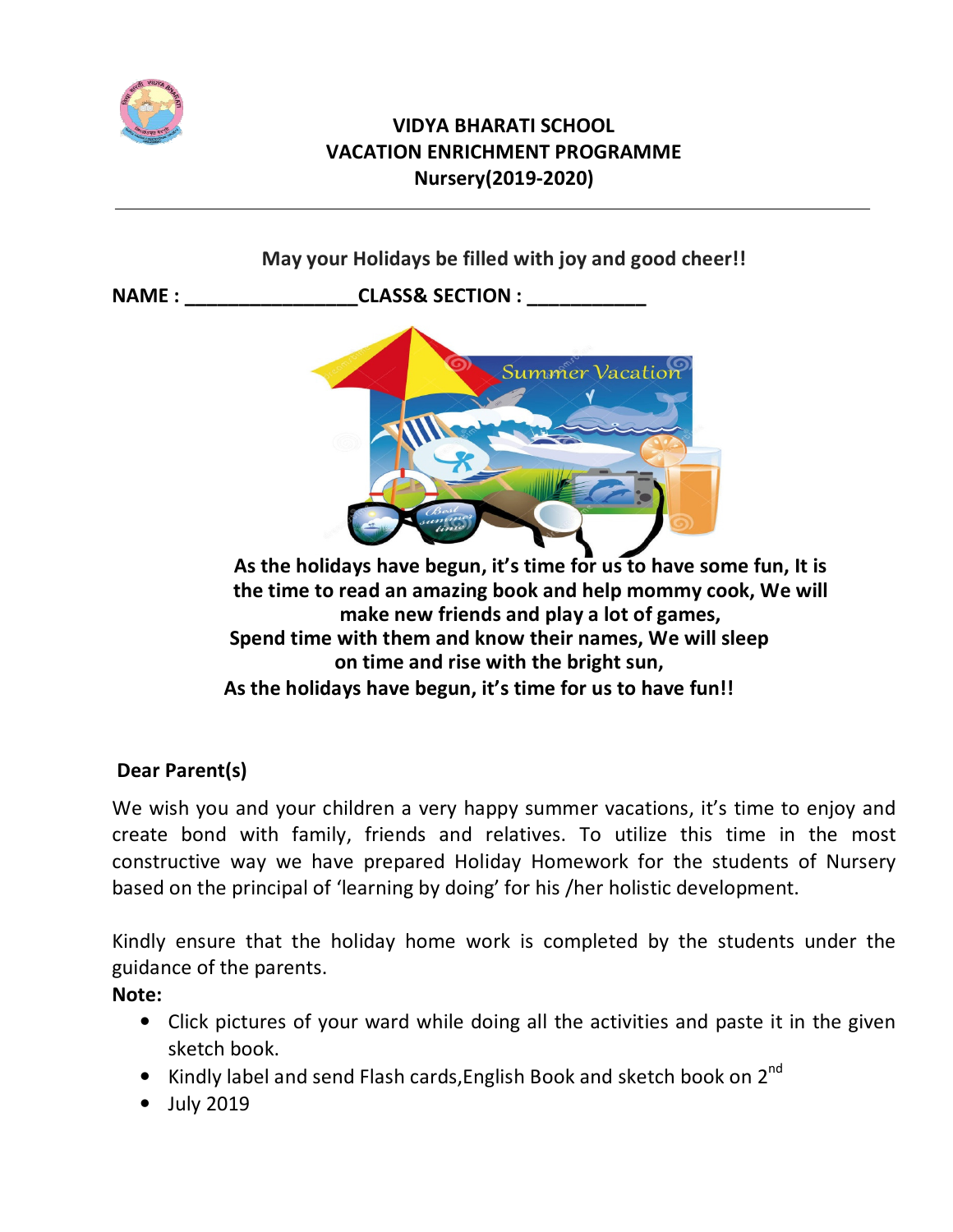## • **Motor Development**

Mix a handful Rajma, Chana and Lobia and ask your child to separate it.





• Make **laminated** flash card of number 1 to 10 in size 6'' x 6'' according to the given procedure. **Procedure :** Take one hard coloured paper of size 6" X 6". Write the number with the help of bold marker. Also put Thumb /Tip printing on the card.

For example – On the given flash card for number 10, You will have to make 10 Thumb/Tip prints.





• Using alphabets A to Z , Draw any one object related to letter and color it in given sketch book.

{ Use one page of sketch book for 4 letters}



• Do Page number 18 to 23 in English Book 'World of Letters'

#### **Language Development**

- Encourage your child to use simple sentences while conversing with everyone.
- Read Page number 10 to 16 in English Book 'World of Letters'.

**Story Time** – Narrate simple stories to your child. Ask simple questions related to story to recall some characters and incidents. Try to learn story on Page number 17 in English Book 'World of Letters'. **Show and Tell** – Choose any one object from your surroundings everyday and let the child speak few lines on it.

For example -

It is an apple. It is red in color . I eat apple daily.





It is a toy. It is Brown in color . I play with my toy.